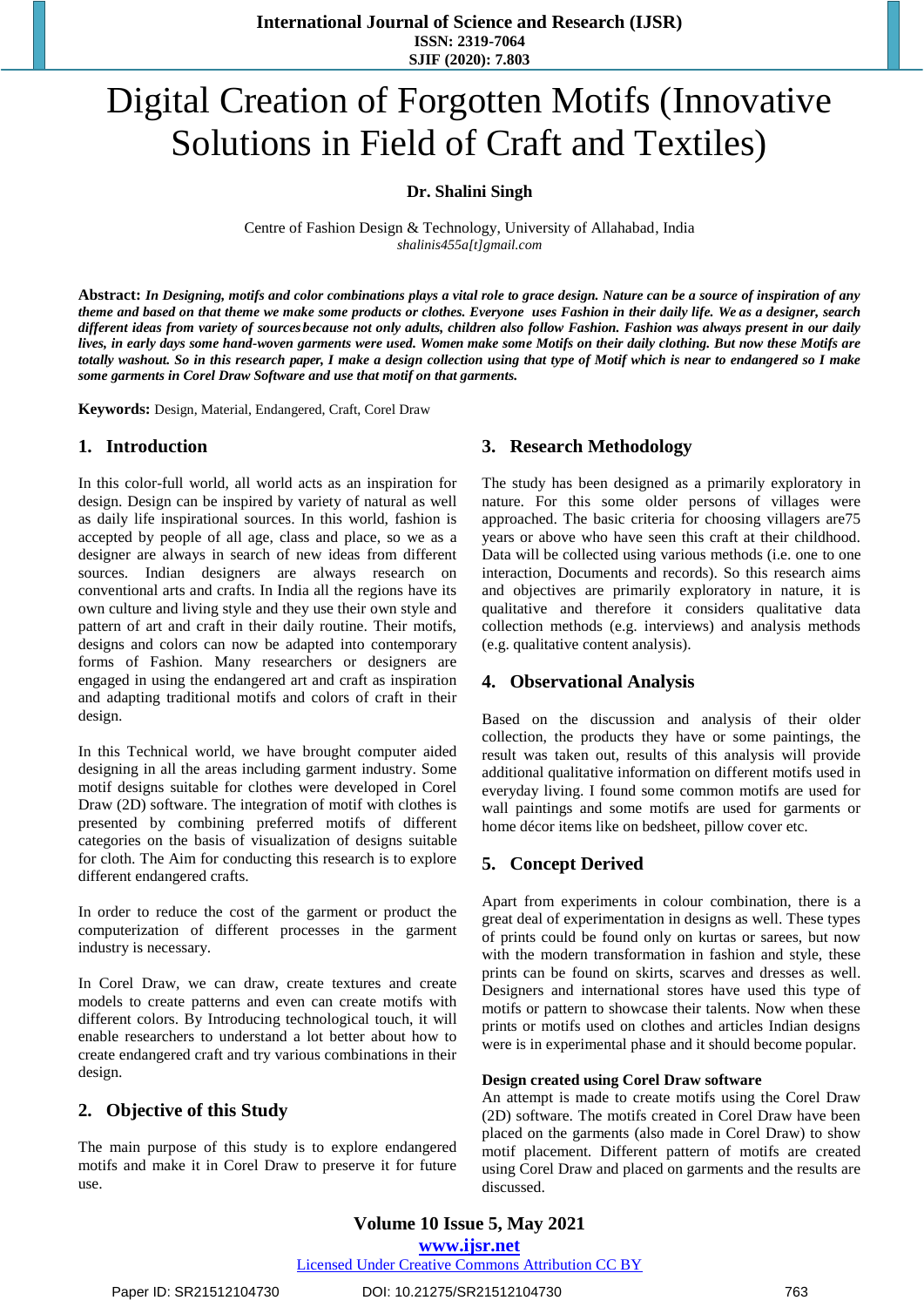### **International Journal of Science and Research (IJSR) ISSN: 2319-7064 SJIF (2020): 7.803**



Motif Created in Corel Draw

**STITTING** 

Croqui and Garment created in CorelDraw and Motif placement shown



Motif Created in Corel Draw



Croqui and Garment created in CorelDraw and Motif placement shown



### Paper ID: SR21512104730 DOI: 10.21275/SR21512104730 764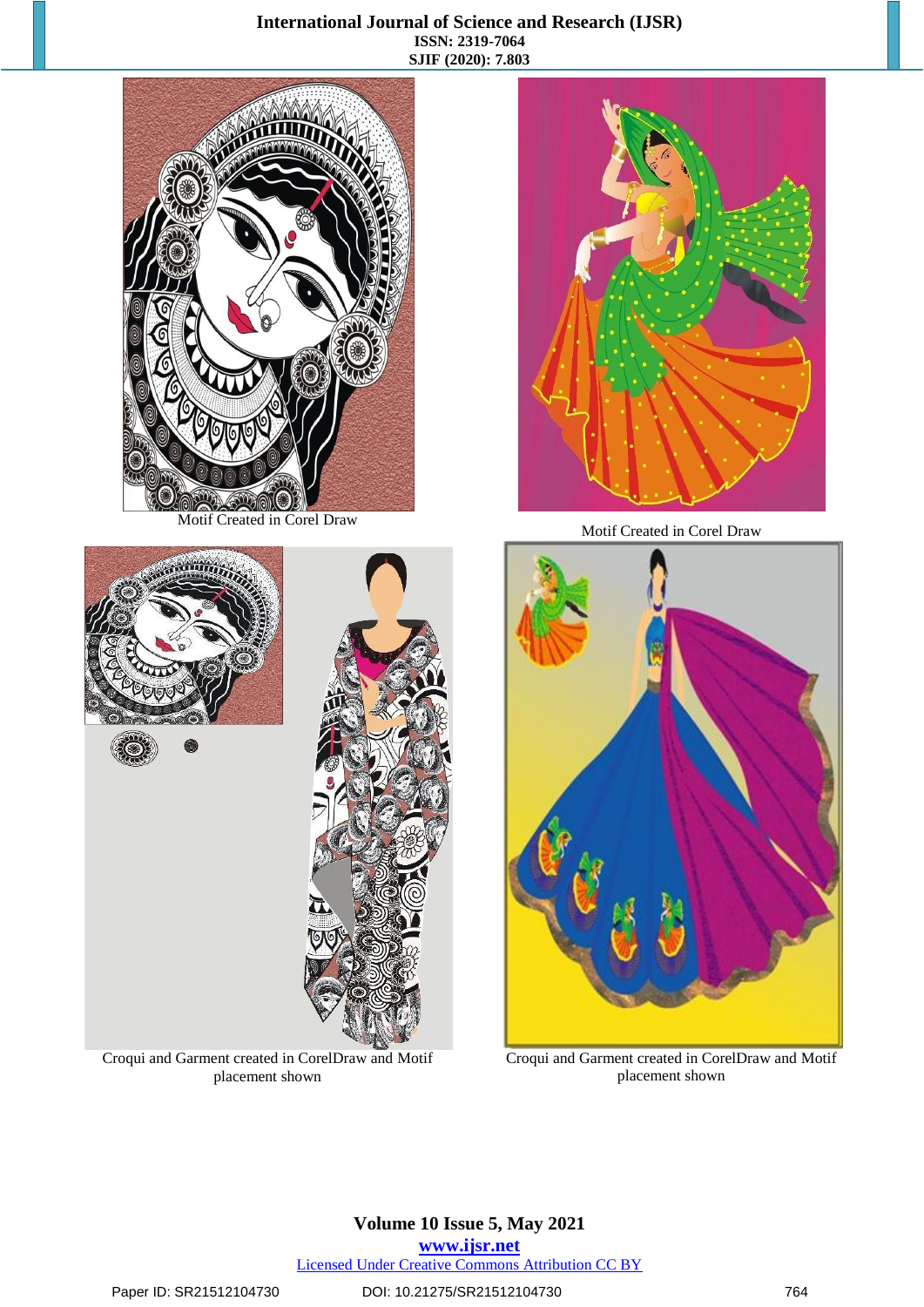### **International Journal of Science and Research (IJSR) ISSN: 2319-7064 SJIF (2020): 7.803**



Motif Created in Corel Draw



Croqui and Garment created in CorelDraw and Motif placement shown



Motif Created in Corel Draw



Croqui and Garment created in Corel Draw and Motif placement shown

### **6. Conclusion**

In this article a qualitative method was used, employing data collection by in-depth interviews and observations. The researcher did a detailed thematic analysis using predetermined motifs to aid analysis, of all the information gathered from ten female participants of the study. The researcher found why these motifs were missing in the

**Volume 10 Issue 5, May 2021 www.ijsr.net** Licensed Under Creative Commons Attribution CC BY